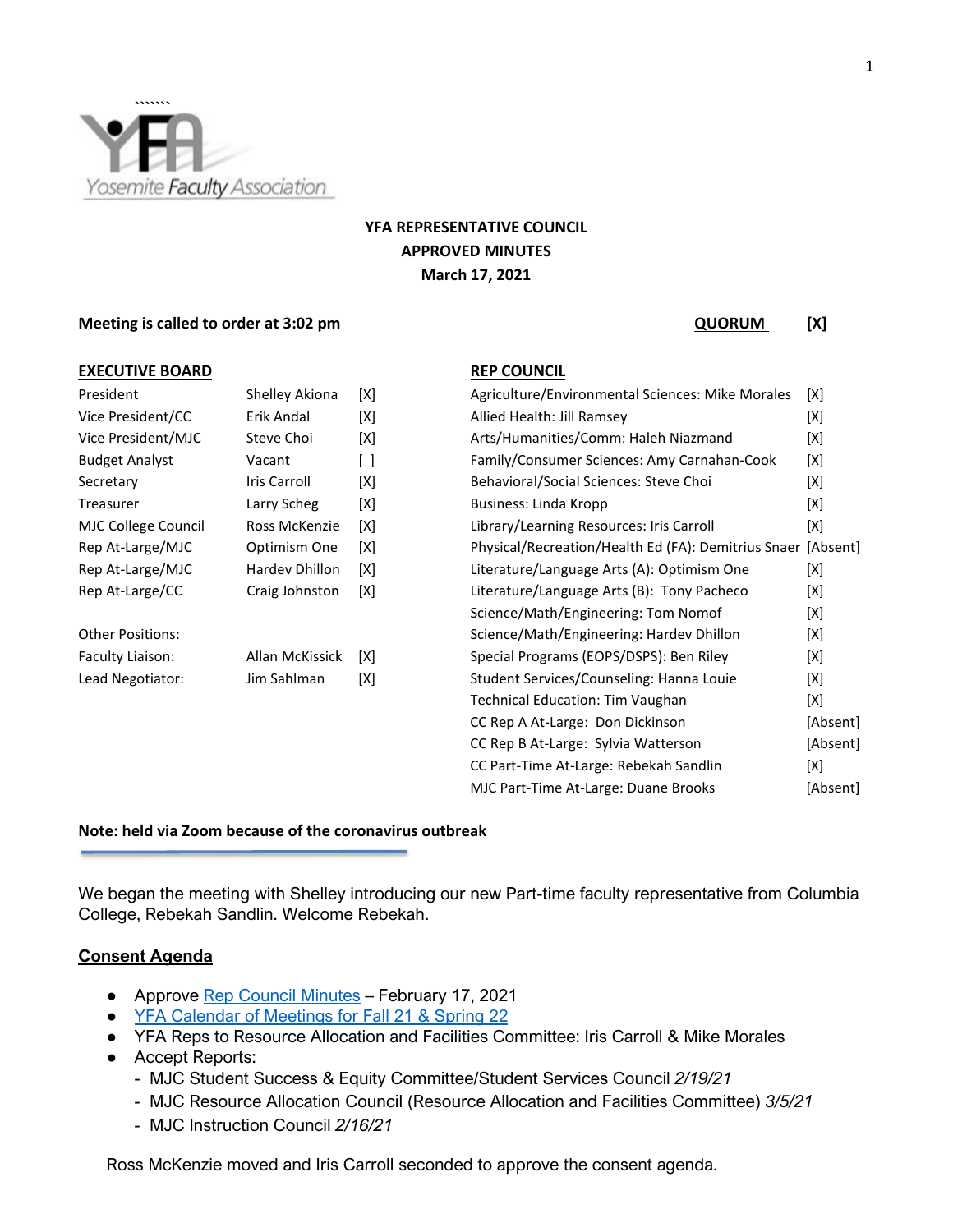The consent agenda was approved unanimously.

## **Action/Continuing Projects**

#### [YCCD Savings/Carryover/Deficit Report](https://drive.google.com/file/d/1BJirZjxv8_aWBiSyu6tkCWZDixzKS-2R/view?usp=sharing) – Shelley Akiona

Shelley shared this DFAC item with the body so that we are aware of it. No action is required. DFAC is working on what happens with funds carried over from the previous fiscal year. For the first time colleges will be able to keep 75% of any remaining monies at the end of the fiscal year, with 25% going back to the District. There is an ongoing discussion about whether or not individual departments should be able to keep their carry-over funds.

## Ratification-Spring 2021 – Shelley Akiona

YFA will be sending out two Bylaws articles for ratification of the full body on Monday, March 22. This ratification will include a vote on two items:

1. The new Article 20: Political Endorsements. We reviewed final draft.

> Iris Carroll moved to approve the draft and forwarding to the membership for a vote. Haleh Niazmand seconded. The motion passed with 14 approvals, 2 disapprovals, and 1 abstention.

An email explaining what to ratify will go out Monday.

2. The dues increase for Full-Time faculty, that the membership recommended in a survey last March. As a reminder, YFA membership chose to support an incremental dues increase to be phased in over the next two years (e.g., from \$75/month to \$90/month 2020-21, then from \$90/month to \$100/month for 2021-22). Because the rapid switch to remote operations happened shortly after the survey concluded, YFA postponed ratifying the increase at that time. Obviously, we are shifting the dates to begin August 1, 2021 for the first incremental increase and August 1, 2022 for the second one.

This increase does not affect Part-Time faculty and the YFA was able to secure a 2.49% raise this year in line with our formula funding model.

Optimism One moved to approve the dues increase and forwarding to the membership for a vote. Hanna Louie seconded.

The motion passed with a unanimous vote.

# [MJC Athletics Return to Campus Plan–](https://drive.google.com/file/d/16a06RuUdBofAYrISEzTe2n0cjKuIE112/view?usp=sharing) Ross McKenzie

Ross McKenzie, YFA College Council Representative, presented the Rep. Council with a plan that our athletic faculty and administration crafted to enable MJC athletes to return to campus. Discussion ensued over several points:

It was pointed out that many of our athletes are ready to transfer and do not need to stay enrolled for another year yet do need an opportunity to play for recruitment purposes before transferring.

The plan looks complete and sound.

Funding of the plan does not seem to be a problem.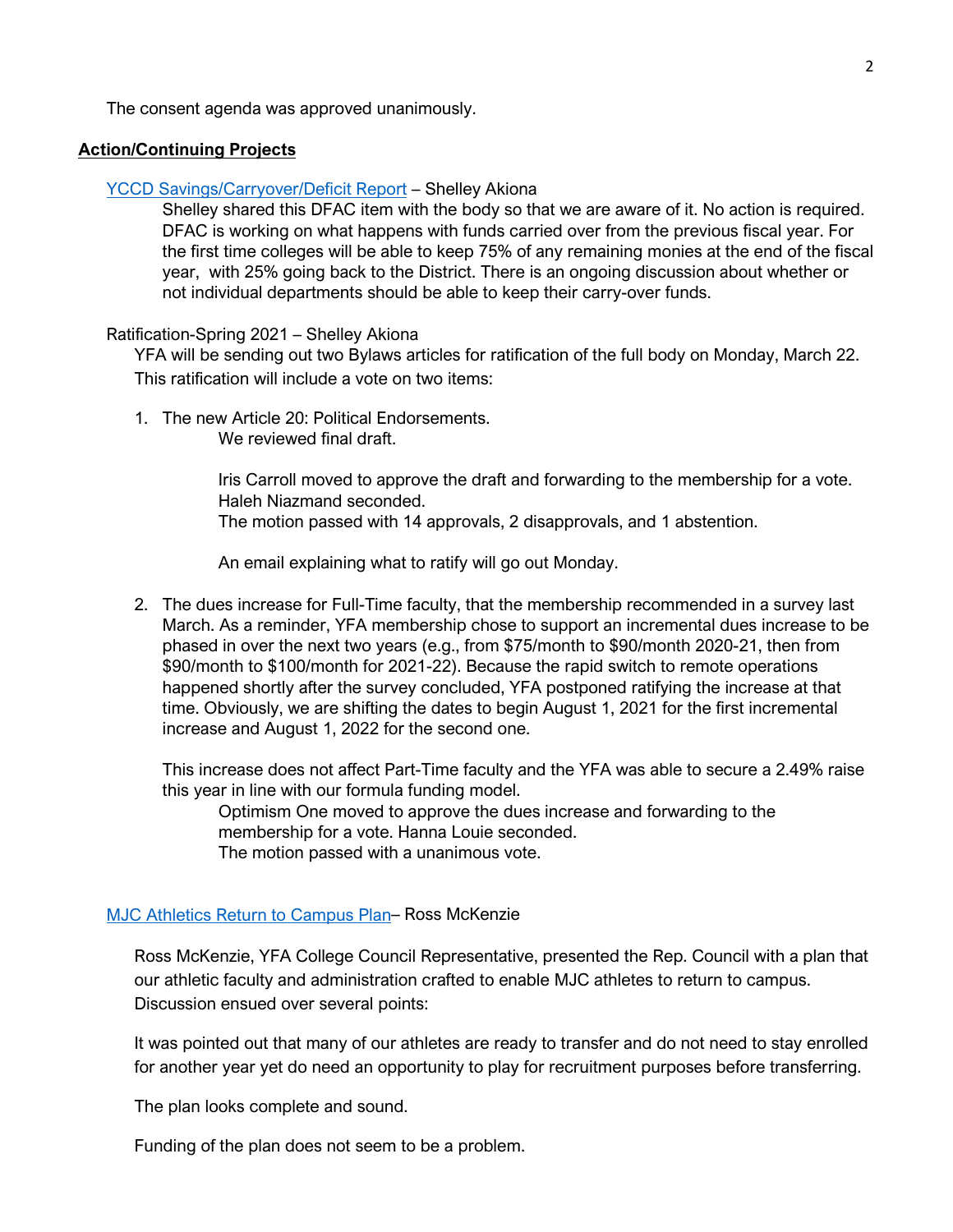Our athletics faculty have asked for our support. They have been woefully under supported and underfunded for years.

It was also pointed out that We're already behind as a conference and a school because other schools are already competing.

Ben Riley moved to approve YFA support of the plan and Larry Scheg seconded.

The motion passed with 15 approvals and 3 abstentions.

# Return to Campus Update – Shelley Akiona

Jim Sahlman, who serves on the Return to Campus Plan workgroup, reported that their workgroup is being reconstituted and will meet on March 29 to update the plan. Shelley informed the group that Dr. B. has been in conversation with the county and has discovered that the county will have enough vaccines available for everyone over 18 by early June. Hanna Louie volunteered to serve on the Return to Campus Plan workgroup as a representative for nonclassroom faculty concerns.

We also learned that Chancellor Yong's philosophy for fall is to proceed with a concern for safety first and a commitment to volunteerism for faculty to be on campus. Allan McKissick emphasized this point of view saying the VPI Zellet has said that same thing.

Representatives expressed their feelings and concerns about returning to campus.

We discussed Hy-flex classrooms and the committee that is working on planning them. Linda Kropp volunteered to serve on that committee.

Concern was raised about whether or not faculty being assigned f2f classes in the fall would fall under a dean's right of assignment or if it would be voluntary. Allan McKissick reminded the group that Chancellor Yong's philosophy for fall is to focus on volunteerism for faculty to be on campus.

Craig Johnston shared that the Columbia College library will be opening in person on March 22. He continued by stating that in the fall some labs will return f2f and there is some discussion at the department level inquiring about faculty interest in returning to f2f teaching in the fall. He ended by saying that it looks like Columbia will maintain the same schedule as they've had this spring. Culinary Arts is doing Hy-flex currently.

There were questions about a possible vaccine requirement for faculty. Shelley stated that we do not have an answer on that topic now and concluded that it looks like returning to campus will be slow.

YFA Executive Assistant Employment Agreement Proposal (8/1/21 thru 6/30/23) – Shelley Akiona

- The body asked Geri to leave so that we could discuss the contract for this position.
- Shelley stated that the contract would start on August 1 instead of May 1 to coincide with faculty return to campus.
- She informed the body that the current 11-month contract with 40 hours per week is relatively new and only increased to this level during the strike.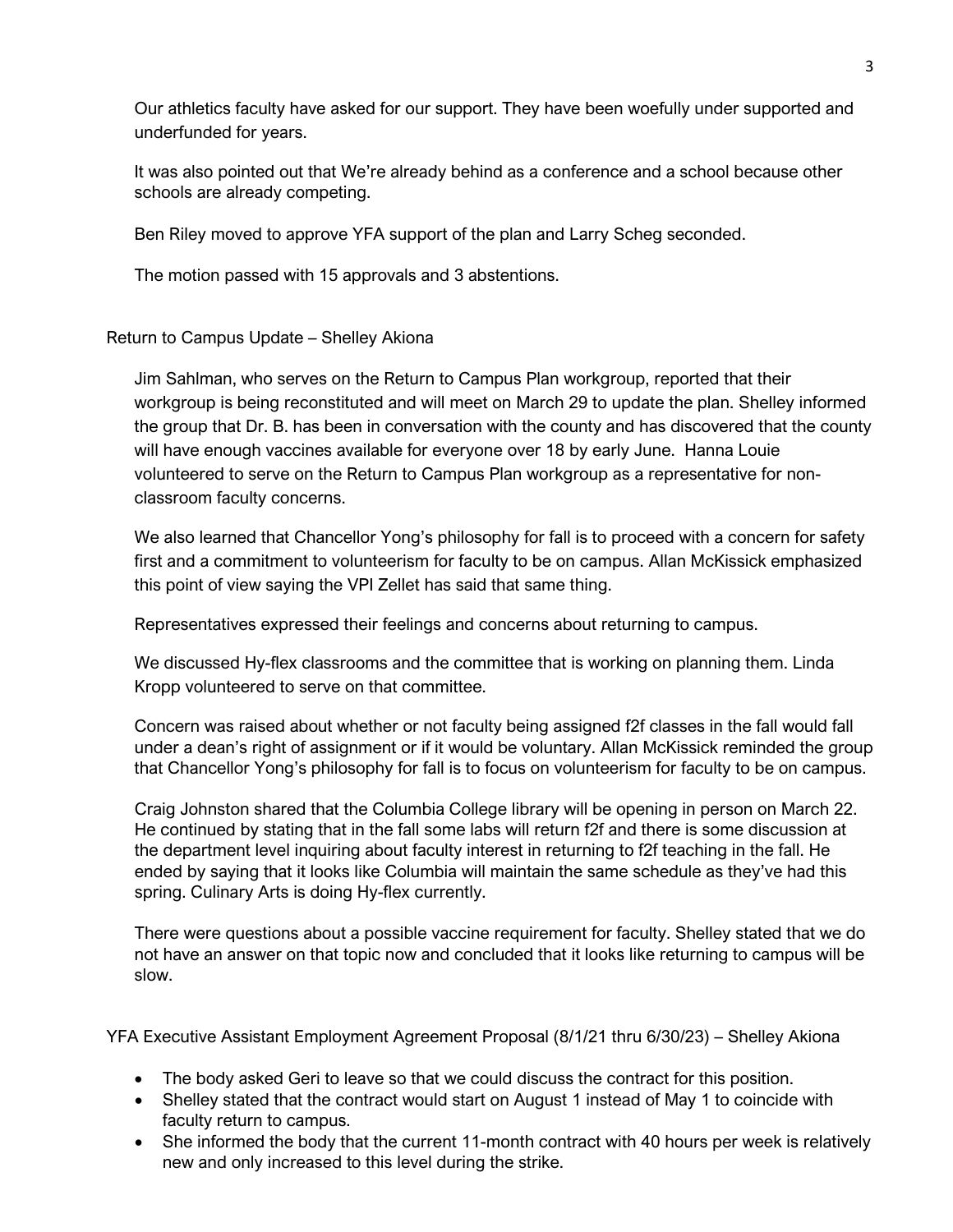• We discussed the pay and benefits stipend attached to this position and an evaluation process that would take place prior to the second year of the contract.

Craig Johnston moved to approve this 2-year contract as presented and Tony Pacheco seconded.

The motion passed unanimously.

# **Announcements, Updates & Other Business**

- President's Report Shelley Akiona
	- $\circ$  PT hiring process YFA and Senate are working together to improve this process. At the same time, we're trying to tie this process with MQs and equivalency. Beginning immediately, there is a second box on the hiring form that indicates whether or not applicants have met MQs and/or equivalency. This addition to the form will help provide cohesion with equivalency across the colleges.
	- $\circ$  Shelley has also been working on the way faculty absences are reported and calculated. Faculty are the only group within the District who have absences counted in days or portions thereof, rather than in hours. Finally, HR has agreed to change our absence accounting to hours. HR has to calculate conversions for all faculty, so we probably won't see the change until July 1.
	- o Thanks to hard work by Optimism One, HR is working on cleaning up the 360 evaluation process for certificated administrators. Deans and above have an annual evaluation, and every four years they should undergo a 360 evaluation. In short, the 360 review is a performance evaluation that solicits feedback about the evaluatee from all directions: their managers, coworkers, and direct reports. YFA has been trying to get HR to clean up the process for evaluating administrators. If deans and above have not had a 360 evaluation in the last four years, HR has indicated their next evaluation should include the 360 review. In the past, faculty have not been included in the 360 review on a consistent basis. There was discussion about administrators having the same evaluation process as do faculty. The current leadership evaluation process is outlined in the Leadership Handbook on the YCCD website.
	- o Draft of webcam guidelines. The Academic Senate is reviewing guidelines for webcam use [in online classes.](https://libguides.mjc.edu/ld.php?content_id=60566863) YFA has an interest in these guidelines as they may impact faculty's academic freedom and working conditions. Please be sure to send comments to your [Academic Senate](https://www.mjc.edu/governance/academicsenate/) representative.
	- $\circ$  Shelley concluded by reporting that the MJC Presidential search is moving along. Dr. B. has applied.
- Vice Presidents' Updates Steve Choi / Erik Andal
	- o Steve reported that he is working on several complaints at MJC.
	- o Shelley reminded us to get DSPS testing issue feedback from our colleagues.
- Secretary/Membership Coordinator Update Iris Carroll
	- $\circ$  Iris reported that we now have 41 PT members.